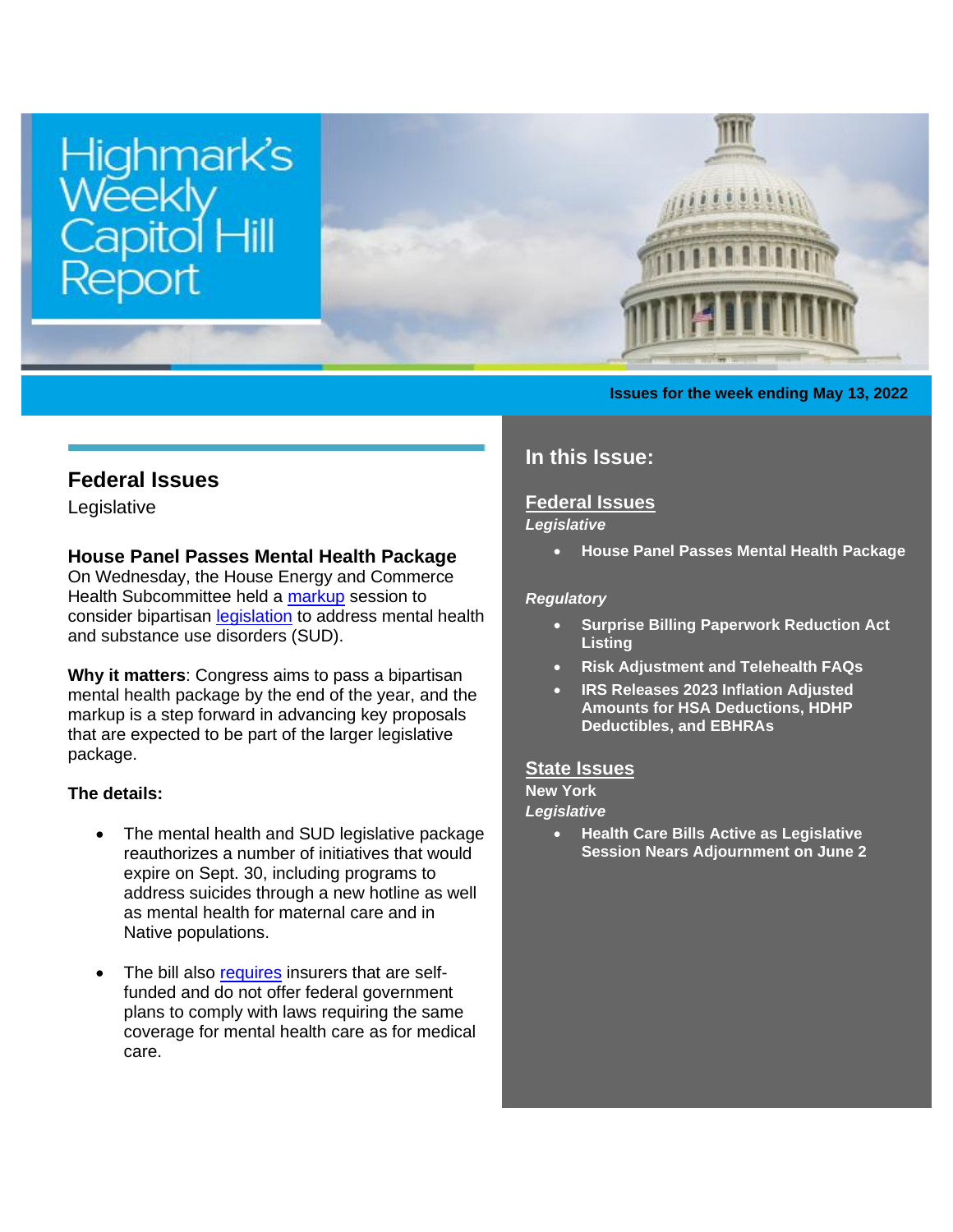• Another [key provision](https://www.congress.gov/bill/117th-congress/house-bill/7666/text?q=%7B%22search%22%3A%5B%22h.r.+7666%22%2C%22h.r.%22%2C%227666%22%5D%7D&r=2&s=2#toc-H51D4834D6CEB48F1923663139DB8CFB2) in the legislation will help advance adoption of the Collaborative Care Model, which facilitates coordination of behavioral and mental health care into primary care settings and is one of the key recommendations in our new mental health policy platform.

**What's Next**: Comprehensive legislation will continue to take shape as multiple committees on both sides of the Capitol develop policy solutions under their jurisdiction with the goal of rolling out a broad bipartisan package this summer.



## **Federal Issues**

**Regulatory** 

## <span id="page-1-0"></span>**Surprise Billing Paperwork Reduction Act Listing**

The Department of Labor (DOL) released a [PRA](https://www.govinfo.gov/content/pkg/FR-2022-04-25/pdf/2022-08684.pdf?utm_source=federalregister.gov&utm_medium=email&utm_campaign=subscription+mailing+list) notice requesting comments on the No Surprises Act Federal Independent Dispute Resolution (IDR) process. The PRA [documents](https://www.reginfo.gov/public/do/PRAViewRCF?ref_nbr=202204-0938-001CF) focus on IDR entity certification, the IDR process for air ambulance services, the IDR process for services relating to nonparticipating providers or non-participating facilities, and an extension request due to extenuating circumstances.

Comments are due to the agency on or before May 25, 2022.

## <span id="page-1-1"></span>**Risk Adjustment and Telehealth FAQs**

CMS released updated information on Risk Adjustment Telehealth and Telephone Services During COVID-19 via a series of [FAQs.](https://www.cms.gov/sites/default/files/2022-04/CCIIO%20RA%20Telehealth%20FAQ%202022_508_0.pdf)

The FAQs address which telehealth and telephone services are valid for data submissions for the HHSoperated risk adjustment program and which telehealth service codes are valid for inclusion for the 2022 benefit year HHS-operated risk adjustment program.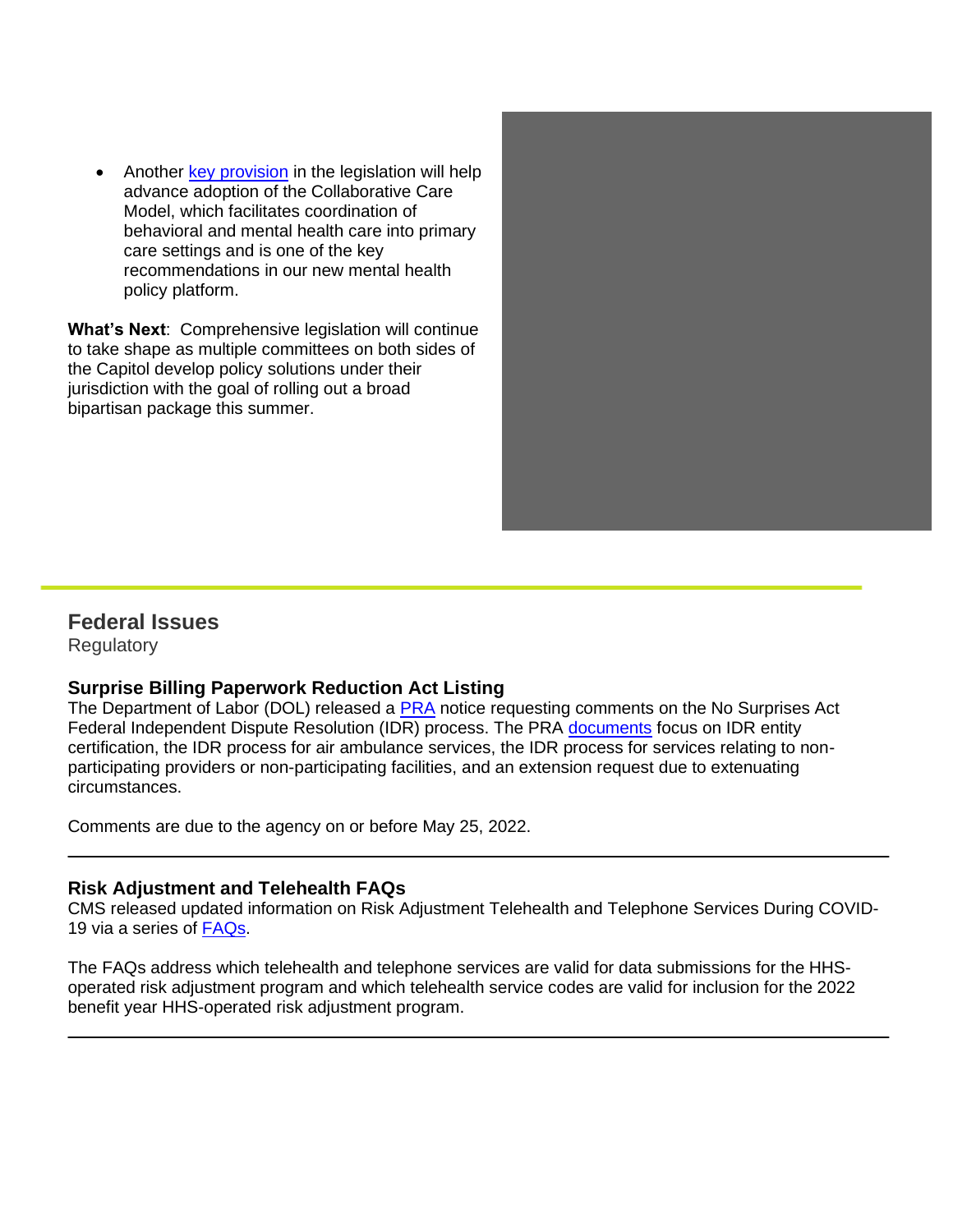#### <span id="page-2-0"></span>**IRS Releases 2023 Inflation Adjusted Amounts for HSA Deductions, HDHP Deductibles, and EBHRAs**

The Internal Revenue Service released [Rev. Proc. 2022-24,](https://www.irs.gov/pub/irs-drop/rp-22-24.pdf) establishing the following limits for or 2023:

- Annual limits on deductions for contributions to health savings accounts (HSAs): \$3,850/\$7,750 for selfonly/family coverage
- Annual limits on deductibles for high deductible health plans (HDHPs) linked to HSAs: not less than \$1,500/\$3,000 for self-only/family coverage
- Annual limits on annual out-of-pocket (OOP) expenses for HDHPs: \$7,500/\$15,000 for self-only/family coverage
- Maximum amount that may be made newly available for the plan year for an excepted benefit health reimbursement arrangement (EBHRA): \$1,950

# **State Issues**

### **New York**

Legislative

### <span id="page-2-1"></span>**Health Care Bills Active as Legislative Session Nears Adjournment on June 2**

With the 2022 legislative session set to end on June 2, there are over 500 bills still to be acted on.

Key bills include:

- **Health Plan Dividend Tax**  Joined by members of the 1199/SEUI health care workers union, sponsors of the so-called "Reinvest in NY Healthcare Act" held a news conference last week, seeking to build support for their bill (S.8470/A.9519). The measure would impose a 9.3% tax on health plan dividends, payments or loans transferred out-of-state, and require those funds be directed to financially distressed hospitals. While it currently remains in the Insurance Committee in both the Assembly and the Senate, Senator Kennedy has indicated the bill is a key priority for him before the end of session.
- **Co-Pay Accumulator** Advocates are pushing both houses to take up a bill that would change how insured patients' expenses are calculated when there is a coupon or other price reduction on their prescription medication (S.5299/A.1741-A). Dubbed the "co-pay accumulator" bill, it would require insurance companies or pharmacy benefit managers to apply price reduction instruments for out-of-pocket expenses when calculating cost-sharing requirements, allowing consumers to apply drug discounts toward their annual deductibles. The bill is on the floor in both the Assembly and Senate.
- **"End Medical Debt"**  Both the Senate and Assembly approved this proposal (S.7625/A.8441) that seeks to safeguard consumers from hidden fees and excessive costs by